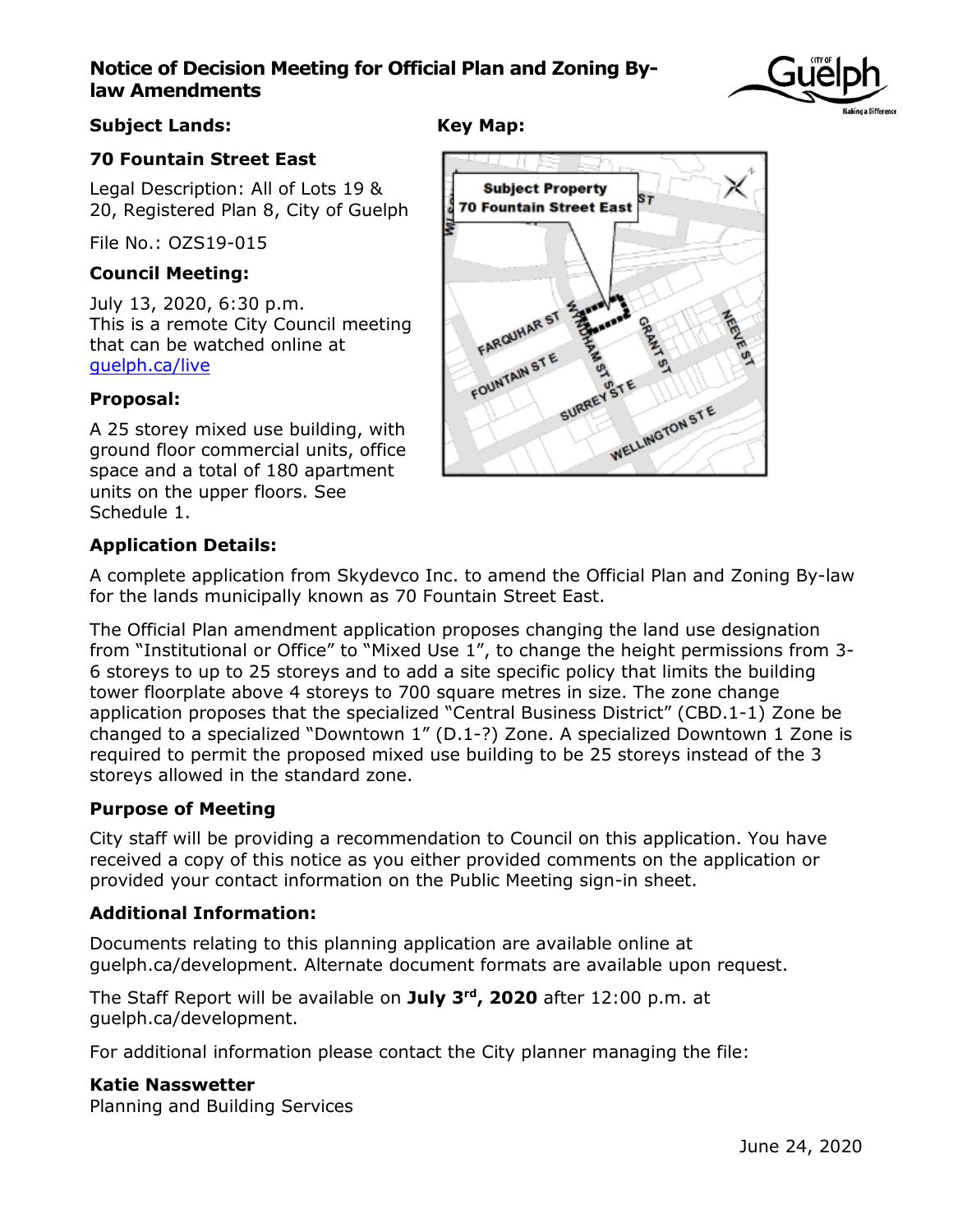Phone: 519-822-1260, extension 2356 TTY: 519-826-9771 Email: [katie.nasswetter@guelph.ca](mailto:katie.nasswetter@guelph.ca)

#### **How to Get Involved:**

The public is invited to watch the remote meeting on [guelph.ca/live](http://guelph.ca/live) and participate by submitting written comments and/or speaking to the application.

To submit written comments:

- You can submit written comments via email to [clerks@guelph.ca](mailto:clerks@guelph.ca) and [katie.nasswetter@guelph.ca](mailto:katie.nasswetter@guelph.ca) no later than 10:00 a.m. on Friday, July 10<sup>th</sup>, 2020 to ensure your comments are included in the City Council Agenda (attachments must not exceed 20 MB)
- You can mail written comments to Guelph City Clerk, 1 Carden Street, Guelph ON N1H 3A1 or place them in the mail slot beside the main entrance to City Hall no later than  $10:00$  a.m. on Friday, July  $10^{th}$ , 2020

To speak to the application:

- If you wish to speak to the application, please contact the Clerk's Department no later than 10:00 a.m. on Friday, July  $10<sup>th</sup>$ , 2020 by any of the following ways:
	- Register online at quelph.ca/delegation
	- By phone at 519-837-5603 or TTY 519-826-9771
	- By email to [clerks@guelph.ca](mailto:clerks@guelph.ca)

When we receive your registration, we will send you a confirmation message and instructions for participating in the remote Council meeting.

#### **How to Stay Informed:**

If you wish to be notified of the City Council decision on this application you must make a written request to the City Clerk by way of email or regular mail as listed above.

#### **Appeals Information:**

If a person or public body would otherwise have an ability to appeal the decision of the Council of the City of Guelph to the Local Planning Appeal Tribunal but the person or public body does not make oral submissions at a public meeting or make written submissions to the City of Guelph before the by-law is passed, the person or public body is not entitled to appeal the decision.

If a person or public body does not make oral submissions at a public meeting, or make written submissions to the City of Guelph before the by-law is passed, the person or public body may not be added as a party to the hearing of an appeal before the Local Planning Appeal Tribunal unless, in the opinion of the Tribunal, there are reasonable grounds to do so.

## **Notice of Collection of Personal Information:**

Personal information is being collected in order to gather feedback and communicate with interested parties regarding this development proposal. Information provided or presented at a public meeting is considered a public record and may be posted on the City's website or made public upon request.